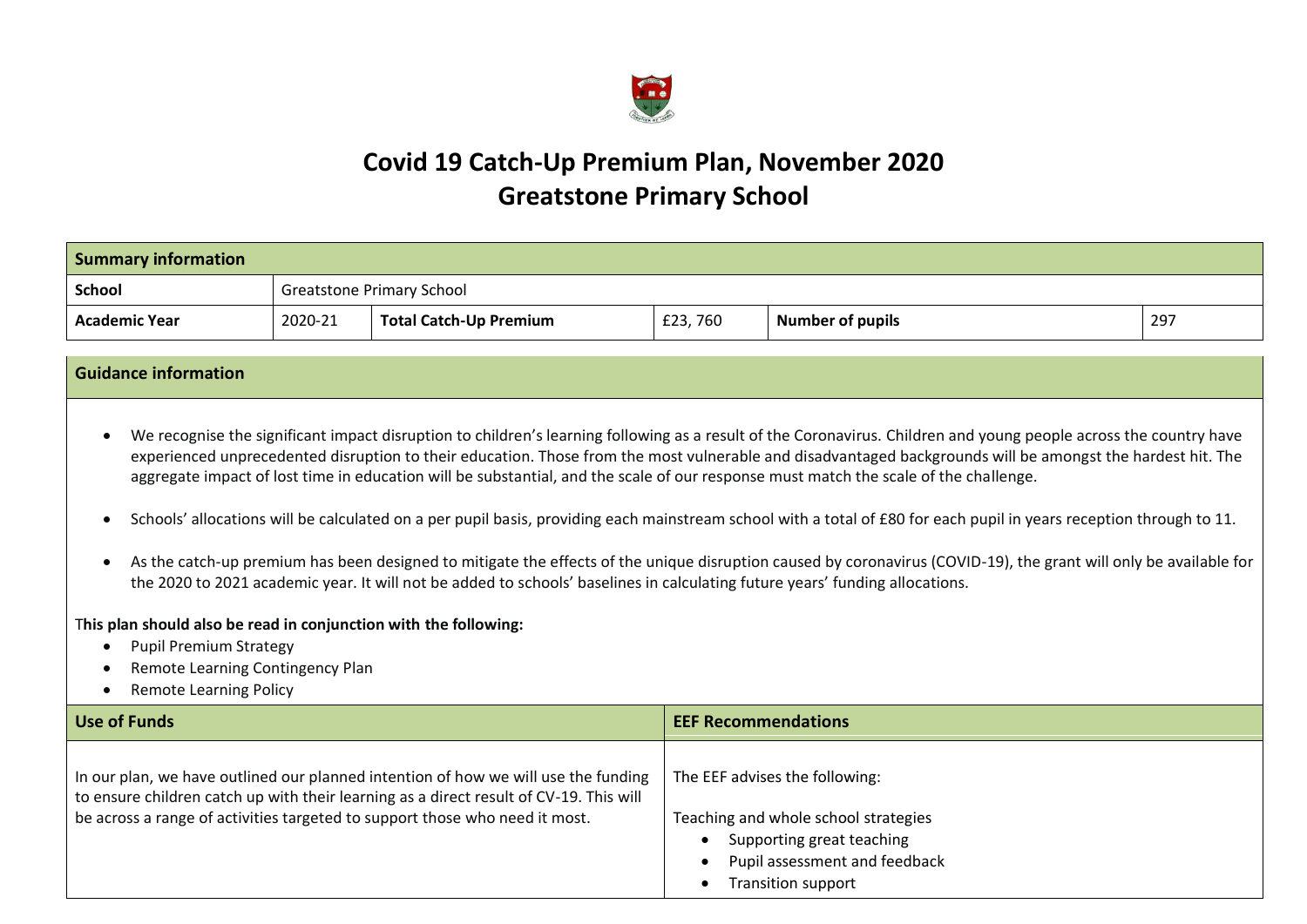

Our spending of this premium is both in line with [curriculum expectations for the](https://www.gov.uk/government/publications/actions-for-schools-during-the-coronavirus-outbreak/guidance-for-full-opening-schools#section-3-curriculum-behaviour-and-pastoral-support)  [next academic year](https://www.gov.uk/government/publications/actions-for-schools-during-the-coronavirus-outbreak/guidance-for-full-opening-schools#section-3-curriculum-behaviour-and-pastoral-support) an[d https://www.gov.uk/government/publications/catch-up](https://www.gov.uk/government/publications/catch-up-premium-coronavirus-covid-19/catch-up-premium)[premium-coronavirus-covid-19/catch-up-premium](https://www.gov.uk/government/publications/catch-up-premium-coronavirus-covid-19/catch-up-premium) To support schools to make the best use of this funding, the Education Endowment Foundation (EEF) has published a [coronavirus \(COVID-19\) support guide for](https://educationendowmentfoundation.org.uk/covid-19-resources/covid-19-support-guide-for-schools/#nav-covid-19-support-guide-for-schools1)  Targeted approaches

[schools](https://educationendowmentfoundation.org.uk/covid-19-resources/covid-19-support-guide-for-schools/#nav-covid-19-support-guide-for-schools1) with evidence-based approaches to catch up for all students. Schools should use this document to help them direct their additional funding in the most effective way.

- One to one and small group tuition/interventions
- Intervention programmes specifically for behaviour and relationships

#### Wider strategies

- Supporting parent and carers
- Access to technology
- Good attendance

|                | Identified impact of lockdown                                                                                                                                                                                                                                                                                                                                                                                                                     |
|----------------|---------------------------------------------------------------------------------------------------------------------------------------------------------------------------------------------------------------------------------------------------------------------------------------------------------------------------------------------------------------------------------------------------------------------------------------------------|
| <b>Maths</b>   | Recall of basic skills has suffered – children are not able to recall addition facts, times tables and have forgotten once taught calculation strategies. This is<br>reflected in arithmetic assessments.                                                                                                                                                                                                                                         |
| <b>Writing</b> | Specific knowledge of Grammar, Punctuation and Spelling (GPS) has suffered, leading to lack of fluency in writing. Children who haven't continued to write<br>have lost the physical stamina to write at length and struggle to recall the structure of writing. This has subsequently had a negative impact on their<br>enjoyment of writing as fluency is much harder. Those who have maintained writing throughout lockdown are less affected. |
| <b>Reading</b> | Children accessed reading during lockdown more than any other subject. This is something that was more accessible for families and required less teacher<br>input. However, children are less fluent in their reading and the gap between those children that read widely and those children who don't is now<br>increasingly wider.                                                                                                              |
| Non-core       | There are now significant gaps in knowledge – whole units of work have not been taught meaning that children are less able to access pre-requisite<br>knowledge when learning something new and they are less likely to make connections between concepts and themes throughout the curriculum. Children<br>have also missed out on the curriculum experiences e.g. trips, visitors and powerful curriculum moments.                              |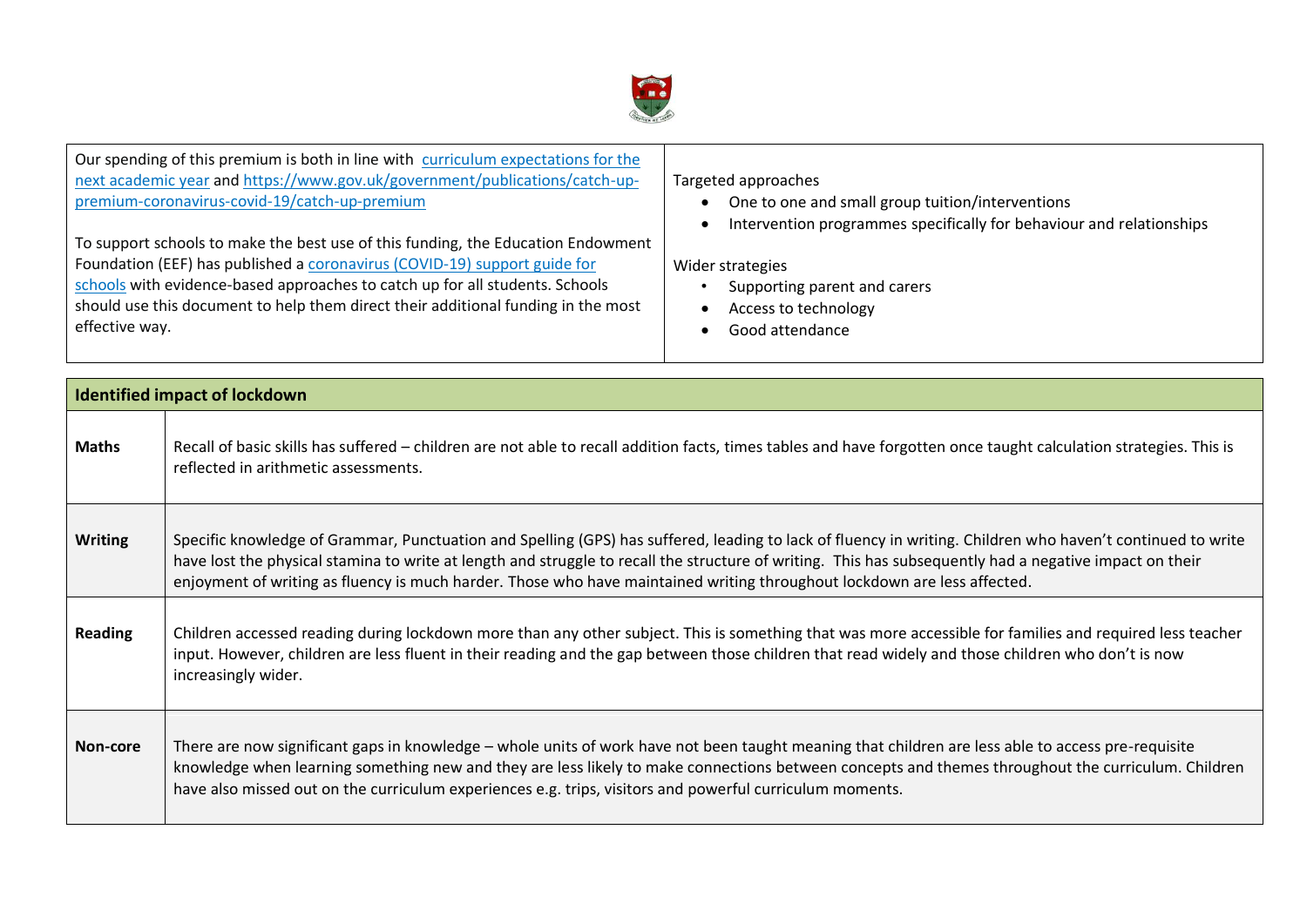

| Planned expenditure - The headings below are grouped into the categories outlined in the Education Endowment Foundation's coronavirus support guide for schools)                                                                                                                                                                                                                                                                                                                                                                                                                                   |                                                                                                                                                                                                                                                          |                               |                          |                        |  |
|----------------------------------------------------------------------------------------------------------------------------------------------------------------------------------------------------------------------------------------------------------------------------------------------------------------------------------------------------------------------------------------------------------------------------------------------------------------------------------------------------------------------------------------------------------------------------------------------------|----------------------------------------------------------------------------------------------------------------------------------------------------------------------------------------------------------------------------------------------------------|-------------------------------|--------------------------|------------------------|--|
| i. Teaching and whole-school strategies                                                                                                                                                                                                                                                                                                                                                                                                                                                                                                                                                            |                                                                                                                                                                                                                                                          |                               |                          |                        |  |
| <b>Desired outcome</b>                                                                                                                                                                                                                                                                                                                                                                                                                                                                                                                                                                             | Chosen approach and anticipated cost                                                                                                                                                                                                                     | <b>Impact (once reviewed)</b> | <b>Staff lead</b>        | <b>Review</b><br>date? |  |
| <b>Supporting great teaching:</b><br>Remote learning will be planned for in preparation<br>of children needing to self-isolate.<br>Termly planning will be used to support the<br>development of Foundation Subject where<br>subjects were missed during lockdown. Children's<br>knowledge and understanding of the world will be<br>enhanced.<br>Increase the physical space required for smaller<br>study groups to be used for small groups work.<br>This will require additional cleaning so the space<br>can be used safely.                                                                  | Additional time for teachers to research and plan<br>non-core subjects. Release time and additional cover<br>will be required to facilitate the additional PPA.<br>£1000<br>Purchase additional cleaning materials and PPE<br>£500<br>$£1000+£500=£1500$ |                               | <b>AHT</b><br><b>AHT</b> | Feb 21<br>Feb 21       |  |
| <b>Teaching assessment and feedback</b><br>Embedding Formative Assessment is a professional<br>development programme which aims to improve<br>pupil outcomes by embedding the use of formative<br>assessment strategies across a school. Schools<br>receive detailed resource packs to run monthly<br>workshops, known as Teacher Learning<br>Communities, and teachers conduct structured<br>peer observations focusing on the use of formative<br>assessment strategies.<br>https://educationendowmentfoundation.org.uk/pr<br>ojects-and-evaluation/projects/embedding-<br>formative-assessment/ | £2500<br>plus matched funding from Local Authority to be<br>part of the EEF Promising Projects on 'The effective<br>use of formative assessment'                                                                                                         |                               | Assessment leaders       | July 21                |  |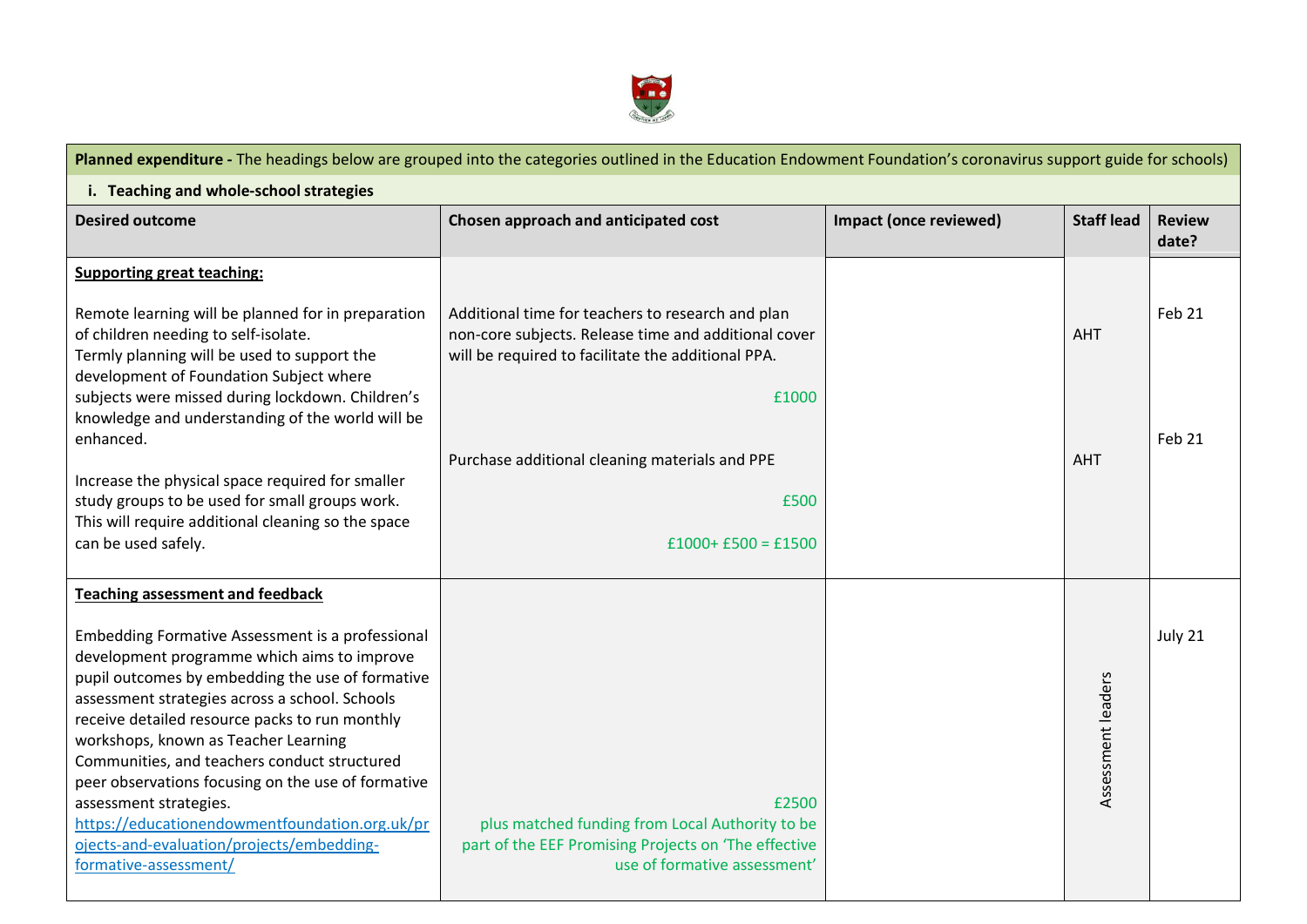

| <b>Nurture support</b><br>Children who are challenged by the return to<br>school and need additional nurture provision will<br>be able to make positive relationships with other<br>and feel safe and supported in school | Additional support for children who are identified as<br>need play therapy support.<br>£600<br>Children have discrete time with a trained and<br>experienced adult to nurture resources and a<br>physical space that promotes calmness and<br>promotes their well-being (Leuven scales)<br>£2360 |  | <b>SENCO</b> | March<br>2021 |
|---------------------------------------------------------------------------------------------------------------------------------------------------------------------------------------------------------------------------|--------------------------------------------------------------------------------------------------------------------------------------------------------------------------------------------------------------------------------------------------------------------------------------------------|--|--------------|---------------|
| Total budgeted cost   £ 6960                                                                                                                                                                                              |                                                                                                                                                                                                                                                                                                  |  |              |               |

| <b>Targeted approaches</b><br>ii.                                                                                                                                                                                                                                                                                                                                                                                                                                                                                                             |                                                                                                                                                                                                                                                                                                                                                                                                                                                                    |                        |                        |                        |
|-----------------------------------------------------------------------------------------------------------------------------------------------------------------------------------------------------------------------------------------------------------------------------------------------------------------------------------------------------------------------------------------------------------------------------------------------------------------------------------------------------------------------------------------------|--------------------------------------------------------------------------------------------------------------------------------------------------------------------------------------------------------------------------------------------------------------------------------------------------------------------------------------------------------------------------------------------------------------------------------------------------------------------|------------------------|------------------------|------------------------|
| <b>Planned intent</b>                                                                                                                                                                                                                                                                                                                                                                                                                                                                                                                         | Implementation                                                                                                                                                                                                                                                                                                                                                                                                                                                     | Impact (once reviewed) | <b>Staff lead</b>      | <b>Review</b><br>date? |
| 1-to-1 and small group tuition<br>Identified children will have significantly increased<br>rates of reading fluency. They will be able to<br>comprehend reading better as a result of being able<br>to read at pace without spending their working<br>memory decoding. They will be confident readers and<br>dips in reading attainment will be negated.<br>Children will improve their mental maths and fluency.<br>They will be able to solve reasoning problems more<br>confidently as they will have the mathematical skills to<br>do so. | Purchasing reading books to support, in<br>particular, for older children with a lower reading<br>age to ensure there is a breadth of reading books<br>and comprehension resources to improve the<br>pace of reading.<br>£2500<br>Tutoring:<br>An intervention is identified and purchased. Staff<br>within phases are trained and they are able to<br>deliver the intervention confidently (inclusive of<br>entry and exit data).<br>£4800<br>$£2500+£4800=£7300$ |                        | ers<br>Assessment lead | July 21<br>July 21     |
| <b>Total budgeted cost</b>                                                                                                                                                                                                                                                                                                                                                                                                                                                                                                                    |                                                                                                                                                                                                                                                                                                                                                                                                                                                                    |                        |                        | £7,300                 |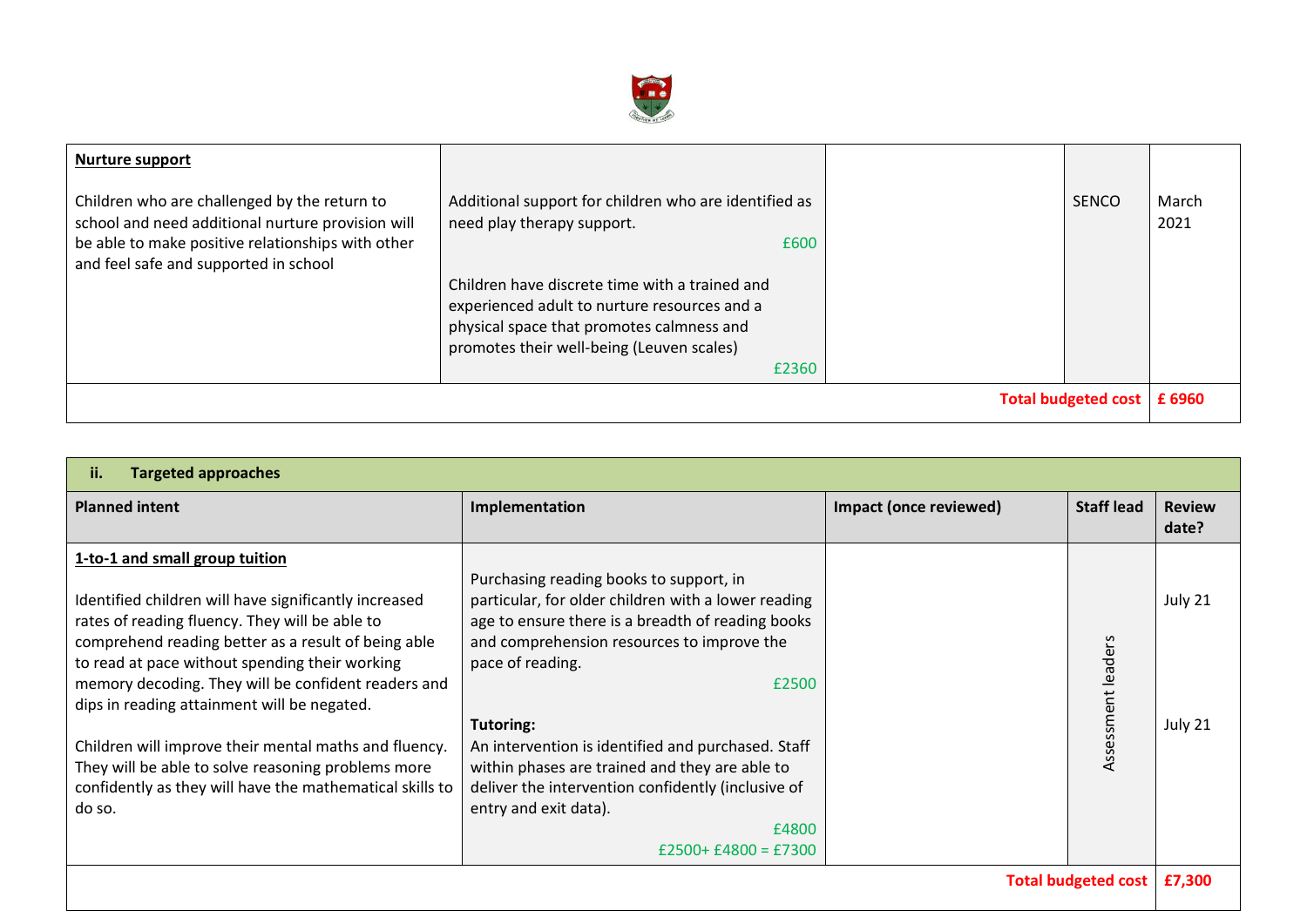

| <b>Wider Strategies</b><br>iii.                                                                                                                                                                                                                                                                                                              |                                                                                                                                                                                                                                                               |                        |                      |                       |  |
|----------------------------------------------------------------------------------------------------------------------------------------------------------------------------------------------------------------------------------------------------------------------------------------------------------------------------------------------|---------------------------------------------------------------------------------------------------------------------------------------------------------------------------------------------------------------------------------------------------------------|------------------------|----------------------|-----------------------|--|
| <b>Planned intent</b>                                                                                                                                                                                                                                                                                                                        | Implementation                                                                                                                                                                                                                                                | Impact (once reviewed) | <b>Staff lead</b>    | <b>Review</b><br>date |  |
| <b>Supporting parents and carers</b><br>Children will have greater opportunities to access<br>learning at home. Home-learning opportunities will<br>not always require parents to engage with the<br>activities, affording the children greater                                                                                              | Additional online learning resources will be<br>purchased, such as Spelling Shed and Deepening<br>Understanding to support children learning at<br>home.                                                                                                      |                        | <b>AHT</b>           | Feb 21                |  |
| independence and increasing the likelihood that<br>parents can sustain home-learning (particularly if<br>they work from home).<br>Children have access to appropriate stationery and<br>paper-based home-learning if required so that all<br>can access learning irrespective of ability of<br>child/parent to navigate the online learning. | £1500<br>Home-learning hard copies for children who<br>cannot or do not have access to IT. Stationery<br>packs are to be purchased and set aside for<br>children who need them to take home when<br>home-learning occurs.<br>£500<br>$(f1500 + f500) = f2000$ |                        | SENCO/<br><b>AHT</b> | Feb 21                |  |
| <b>Access to technology</b><br>Teachers have laptops that are equipped with<br>webcams and allow the teachers to access school-<br>based resources from home. Teachers facilitate<br>effective home-learning with increased capacity to<br>share resources and communicate learning to<br>children.                                          | Purchase 14 laptops This will enable the existing<br>stock of laptops to be updated allocated to<br>disadvantaged pupils.<br>£7500                                                                                                                            |                        | <b>AHT</b>           | Feb 21                |  |
| <b>Good attendance</b><br>Children need to be present in school in order to<br>access Quality First Teaching. Staff leading<br>attendance need to have up to date information and                                                                                                                                                            | Purchase whole school Studybugs app for parents<br>to report absence with access to up to date NHS<br>advice for CV-19 and mental health and well-being.                                                                                                      |                        | <b>AHT</b>           | Jan' 21               |  |